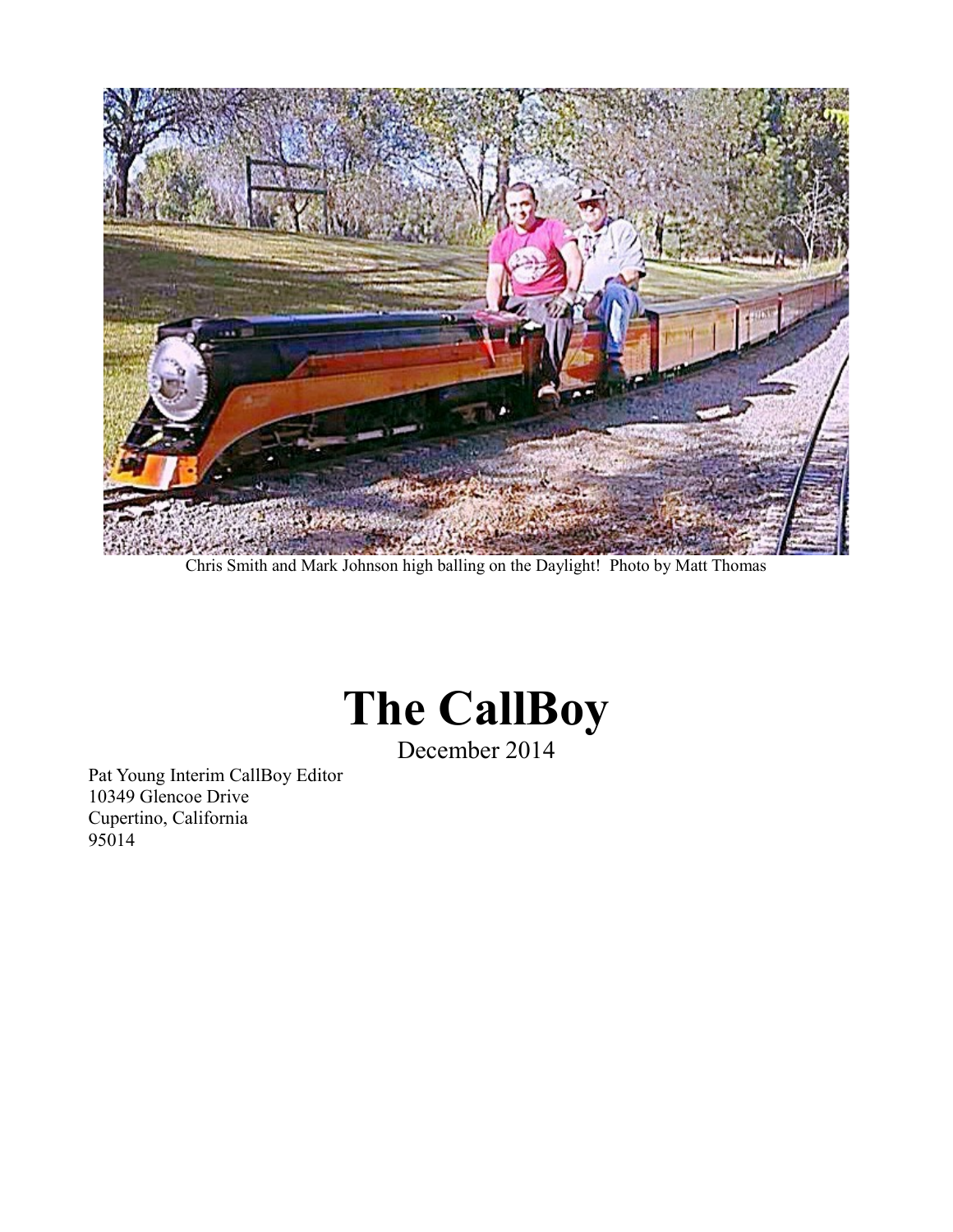# **The CallBoy Newsletter**

**Official Publication of the Golden Gate Live Steamers, Inc. Copyrighted 2014**

Tilden Park 2501 Grizzly Peak Blvd, Berkeley, California, 94708 510-486-0623

Pat Young, interim Editor [phty95014@yahoo.com](mailto:phty95014@yahoo.com)

A 501(c)(3) Non-Profit Museum [www.ggls.org](http://www.ggls.org/) or www.goldengatels.org

# **December 2014**

# **Announcements**



# **The GGLS lock combination has been changed!!**

If you have had the combination in the past and did not receive the new one, chances are you did not attend one of the shutdown training sessions. If you want the new combination you will have to contact Andy Weber [\(andy@atweber.com\)](mailto:andy@atweber.com) and make arrangements to receive the training. When Andy advises me that you have been trained, I will send you the combination.

Richard Lundberg

# **ELECTRICAL SHUTDOWN PROCEDURES CHANGED!**

John Smith has completed the replacement of the main electrical panels in the clubhouse. With this improvement, the procedure for opening up and shutting down the electrical system changes. There is a single large breaker on one panel and this is the only breaker one needs to operate.

*To activate, turn the big breaker on! To shutdown turn the big breaker off!* Do not touch any of the small breakers except for maintenance purposes."

Board Officials election for 2015 will be done at the Year End club meeting in December, 2014. There is an election slate but nominations for the position of President, Vice-President, Secretary, Treasurer and Safety Chairman can still be submitted to Ken Blonski [\(kennethblonski@gmail.com\)](mailto:kennethblonski@gmail.com)

Current nominees are:

Jim Dameron for President Andy Weber for Vice-President John Lisherness for Treasurer Pat Young for Secretary Michael Smith for Safety Chairman

The San Leandro Historical Railroad is holding their Open House on December 13, 14. A photo of you can be taken with a railroad Santa and more information can be found on their web site at [www.slhrs.org](http://www.slhrs.org/) or by contacting Mark Johnson [\(markj12@earthlink.net\)](mailto:markj12@earthlink.net).

# **Officers**

| President:      | <b>Rich Lundberg</b> | 415-924-2167 |
|-----------------|----------------------|--------------|
| Vice President: | Sam Tamez            | 510-706-5614 |
| Secretary:      | Pat Young            | 408-253-1206 |
| Treasurer:      | John Lisherness      | 510-528-3013 |
| Safety:         | Michael Smith        | 650-615-0475 |
| Ombudsman:      | Ken Blonski          | 510-260-0309 |
|                 |                      |              |

# **GGLS Committee Chair people**

| Bits & Pieces:                    | Sheldon Yee                  |
|-----------------------------------|------------------------------|
| <b>Boiler Testing:</b>            | Jerry Kimberlin              |
| Building & Grounds: Rich Lundberg |                              |
| Engine:                           | Mark Johnson                 |
| High Track:                       | Jeremy Coombes               |
| Librarian:                        | Pat Young                    |
| Membership:                       | Rick Zobelein,               |
|                                   | Susanne Waterman             |
| Public Train:                     | John Bouey, Rich Croll       |
| Refreshments:                     | Jim Dameron, Walt Oellerich, |
|                                   | Sheldon Yee                  |
| <b>Rolling Stock:</b>             | Richard Croll                |
| Round House:                      | Michael Smith                |
|                                   |                              |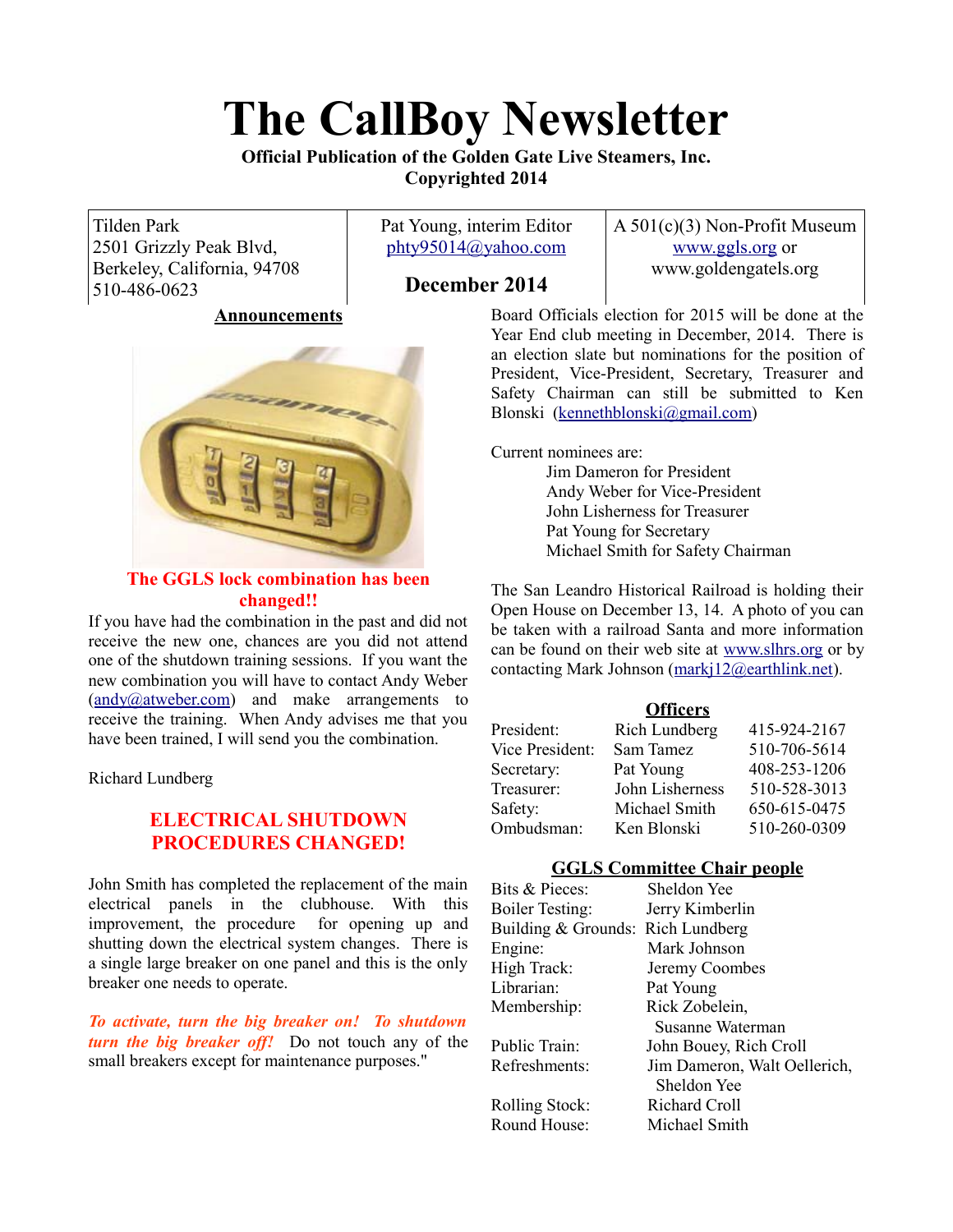| Treasurer Assistant: | Susanne Waterman          |
|----------------------|---------------------------|
| Technical Talks:     | Charlie Reiter            |
| Track:               | Jim Dameron & Bill Smith  |
| Web Site:            | Pat Young & Rick Zobelein |

## **Membership**

To qualify for membership, attend 2 monthly meetings. At the first meeting, please introduce yourself and obtain a membership application from Membership chairman Rick Zobelein. At the second meeting, return your completed application and the yearly prorated club dues, together with a the \$25 initiation fee and you're in.

## **Club Correspondence**

All correspondence to the Golden Gate Live Steamers should be sent to the secretary, Pat Young, 10349 Glencoe Drive, Cupertino, California, 95014 or at [phty95014@yahoo.com.](mailto:phty95014@yahoo.com)

#### **CallBoy**

Articles, pictures, photographs, items for sale or any other information that would be of interest to the club should be sent to Pat Young interim Editor.

# *Deadline for submittal to next month's issue is the 19th!*

# **Calendar of Club Events**

12/14/14 Year End Meeting and Elections

01/01/15 Chili Run; lunch 11:30 am 01/11/15 Meeting

02/08/15 Meeting

03/08/15 Meeting

04/12/15 Meeting

05/03/15 Meeting 05/10/15 Mother's Day 05/16/15 SVLS Spring Meet 05/17/15 SVLS Spring Meet

06/06/15 GGLS Spring Meet 06/07/15 GGLS Spring Meet & Open House 06/14/15 Meeting

07/12/15 Meeting

08/09/15 Meeting

09/13/15 Meeting

10/03/15 GGLS Fall Meet 10/04/15 GGLS Fall Meet & Open House

11/08/15 Meeting

12/13/15 Year End Meeting & Elections

#### **Club Meeting Minutes**

The Club meeting was called to order on November 9, 2014 at 10:02 am by President Rich Lundberg with an average attendance of 27+ individuals on a bright, sunny morning.

# **New Members and Guests:**

None.

#### **Steam-related Activities:**

Matt Thomas did many activities including a cab ride on Hillcrest Reedley railroad [\(hillcrestreedley.com\)](http://www.hillcrestreedley.com/), Mesa Grande Western Railroad in Palmdale and others in the past months.

After a long absence, Charlie Reiter revisited Roaring Camp [\(http://www.roaringcamp.com/\)](http://www.roaringcamp.com/) in Santa Cruz, California. He had a chance to watch the engineers of the Dixiana shay tighten the bearings and then further down the track, loosen & drench the same bearings when they overheated! Shades of GGLS!

During Fleet Week, Bruce Anderson encountered a full size 30-ton, 800hp triple expansion steam engine behind some frosted plastic sheeting from the La Pama around the Hyde Street pier.

Rich Croll was the only member to attend the PV&A GGLS Invitational Fall Meet, probably due to the rain forecast and limitations that coal & wood burners weren't allowed to run due to the extreme fire hazard on the premises. Thanks for representing the club, Rich!

Jim Dameron attended a Fall Color/Railroad Tour in Boston that allowed him to ride 6 different trains including the Mt Washington cog railway [\(www.thecog.com/\)](http://www.thecog.com/) running with a small cogged biodiesel locomotive.

There is a wonderful professionally produced 7:41 video that shows the cog system in operation:

[\(www.wmur.com/new-hampshire-chronicle/Tuesday-](http://www.wmur.com/new-hampshire-chronicle/Tuesday-June-24th-The-Cog-Railway/26724954#!6uosQ)[June-24th-The-Cog-Railway/26724954#!6uosQ](http://www.wmur.com/new-hampshire-chronicle/Tuesday-June-24th-The-Cog-Railway/26724954#!6uosQ)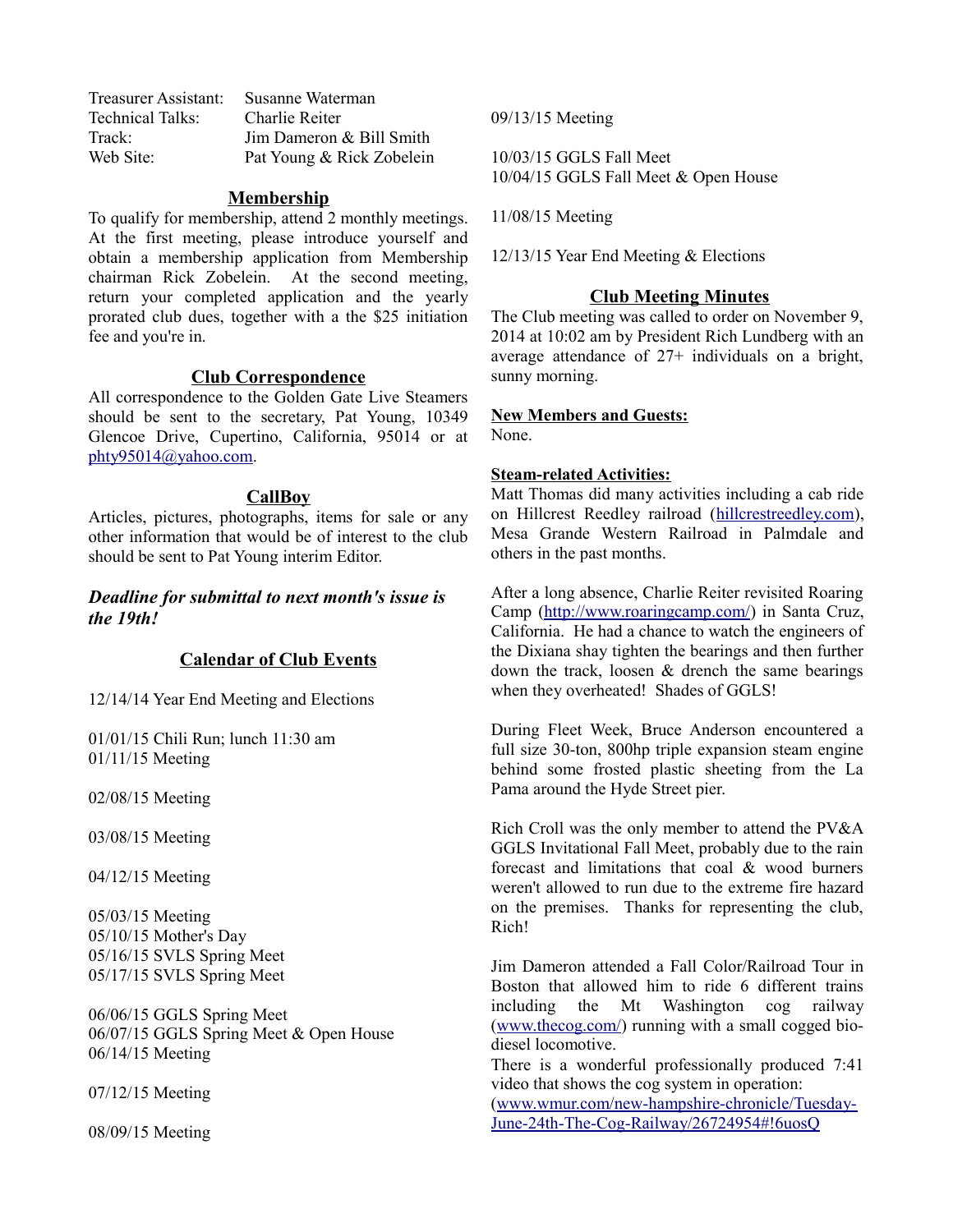Walter Oellerich went to the Virginia & Truckee Railroad Museum [\(www.virginiatruckee.com\)](http://www.virginiatruckee.com/) and encountered the narrow gauge 'Slim Princess' locomotive which was ready to run but no Nevada state agency could certify it. The Museum will see if the Federal government could do the certification.

Michael Smith shared with the members a flyer titled "All Aboard: Celebration of Walt's Train" event at the Walt Disney's Family Museum at the Presidio in San Francisco. More information can be found at [\(www.waltdisney.org/trains\)](http://www.waltdisney.org/trains)

### **Committee Reports:**

On the club Buildings, Rich Lundberg reported that Bob Morris, Walt Oellerich and others have begun the repainting of the Tilden Station by completing the prep work and starting to doing some priming.

The work on the club benches have been started and several rotten boards have been removed for replacement. The replacement boards will then be painted in the Spring so that they have a chance to season & dry out. Rich is looking for a more durable solution other than using redwood, cedar, pressure treated or plastic lumber, so if you have any ideas please contact Rich [\(luckylundy@sbcglobal.net\)](mailto:luckylundy@sbcglobal.net).

On the club facility grounds, the ditch and 8" culvert near Tilden Station has been finally cleared for the rainy season. Along with this milestone, various catch basins and drains around the club need to be kept continuous especially around the club house to prevent it from being flooded.

Although the leaves have not drop off yet, they will soon and can be put in the wire composting cages situated around the club.

There was nothing to report from Safety Chairman Michael Smith.

The Signal Committee was happy to report that there were no problems since the weather was so good but there was some concern on why some of the signal lights appear to be dim intermittently.

Except for some track work in the round house area, Ground Track Jim Dameron said everything was in good shape.

The High Track has been put into a pretty good, usable shape by the efforts of Bob Morris & others.

Public Train chairman Rich Croll mentioned that the ridership is slowly showing a decline probably due to the weather. And once again, if you can volunteer, even for a few minutes, please contact Rich [\(railroc66@yahoo.com\)](mailto:railroc66@yahoo.com) and help him out.

Locomotive co-chairman Mark Johnson had the following status on the club engines:

**Heintz Atlantic:** Matt Franaszek is rebuilding the pilot assembly for the front end of the engine and John Lisherness has straightened the bent brake beam. Luke Burwell, Matt Franaszek, David Waterman & John Lisherness inverted the boiler so it can be more easily investigated on how to best reassemble the propane burner. The next job for this engine will be how to reassemble the brake rigging.

**Hunter Atlantic:** David Waterman and John Lisherness determined that the new brake valve made by Anthony Duarte is ready to be installed. The Group is awaiting delivery of the new injector starting valve. Upon a request to John Lisherness [\(lisherness.john@gmail.com\)](mailto:lisherness.john@gmail.com), he will be pleased to make the Hunter Atlantic available for any club members wishing to experience running a steam engine.

**Johnson Pacific:** David Waterman, Anthony Duarte and John Lisherness have concluded that each of the twin jet oil burner nozzles need to have separate air & fuel valves. This should make a major difference in how the engine is fired and its overall performance. Luke Burwell assisted David Waterman & Matt Franaszek are removing the burner assembly from the engine. Next item will be to install the new piping and valves.

**RGS #22:** The #22 went out of service last Sunday when a bolt fell out of the right side valve gear which allowed the link to drop down and a lifting link fell completely off the engine. Luckily all parts were recovered and with the help of Rich Croll & Rick Zobelein, and they were able to get it back together in service.

**Baldwin diesel:** Rick Zobelein has cleaned & checked the set screws on the drive gears, serviced the idle and cleaned the battery terminals. The oil, oil filter and air filter will be serviced next.

**UVAS diesel:** Operational.

Note that the Engine Committee is considering relettering the gas engines with "GGLS", with corresponding engine number. This will take place in the future.

Rolling Stock Chairman Rich Croll state that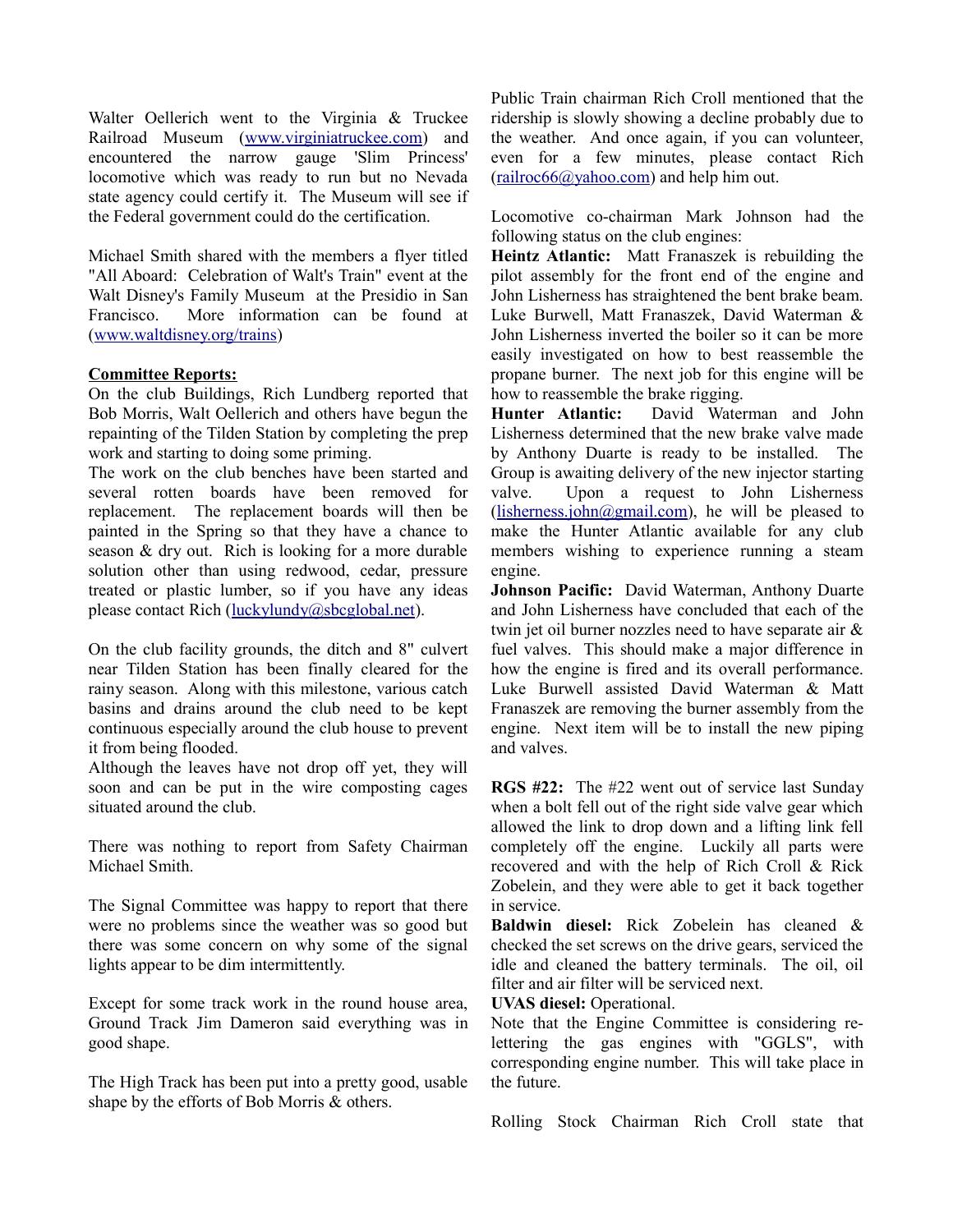everything was rolling along (pun intended).

No new status on the club's web site, CallBoy newsletter or the GGLS Builders Group.

Round House Chairman Michael Smith wanted to remind round house renters to run their locomotives and log it on the log sheet as required as part of the lease agreement. This will be used to try and free up valuable space in the round house.

#### **Officer Reports:**

Secretary Pat Young had nothing to report.

The Treasurer John Lisherness said that this month's major expense was for the new Keim air compressor for the RGS 22. With dues and round house renter fees doming in during the next few month, the budget is in good shape and more detailed information can be obtained from John if interested.

### **Old Business:**

Last month, a member had a question about the club's Trust Fund current situation since it has not been talked about for some time. The club's Trust Fund is where donations and excess funds are accumulated. Its major purpose will be used, along with any insurance payout, to get the club back into operation in case of a natural disaster such as a catastrophic earthquake or major fire within the park.

Its operation is defined in the club's Bylaws and there are 3 trustees that serve a six year term. The elections are staggered in a way such that there is always a trustee being elected every two years. Currently, Sheldon Yee, John Lisherness and Rick Zobelein are our elected trustees.

#### **New Business:**

None.

# **Board Meeting Minutes**

The November 9, 2014 Board Meeting began at 11:25 am with Board members John Lisherness, Rich Lundberg, Michael Smith, Sammy Tamez, Mark West & Pat Young with Mark Johnson, Jerry Kimberlin and Ed Lee attending.

# **Old Business:**

Jerry Kimberlin, principle contact with regards to the Chris Leggo estate, has received new information that there is a delay due to an amendment where the San Francisco Yacht Club, one of the beneficiary, has declined the bequest. The Board of Directors unanimously passed a resolution to also decline the bequest because there is no monetary benefit to the club and that there are better organizations within the beneficiaries better suited towards making efficient use of the endowment. We are now in the process to determine how to officially decline the bequest.

The tentative 2015 dates of club meetings, meets and other events were discussed and voted upon to accept it as presented. The club web site and CallBoy calendar will be updated shortly.

The Board reviewed a proposed change by Round House Chairman Michael Smith to the round house leasing policy document based on the previous month's discussion. This should clarify in more detail on what is expected by the round house renter. A final draft will be produced, then voted upon after review and presented to the membership.

### **New Business:**

Conforming to the Bylaws regarding the club's Trust Fund was discussed and the consensus is that Trustee Sheldon Yee's term is probably up and another member would be elected during December/January time period as mandated. Also Trust Fund status will be presented more often in future club meeting.

The club's Safety Rules are being reviewed by the Safety Committee and the changes will be made available for review in a few month.

> **Bits and Pieces** by Sheldon Yee



Rich Croll - Frame for a 2.5" scale Model 20 Ton Shay (Project started 1986). Frame w/Bolsters made from Hot-rolled steel. Two channel irons welded "back-to-back" to simulate the "I" beam frames, typical of prototype Narrow-Gauge practice (scaleddown model "I" beam being not commercially available). Excellent workmanship. Frame, alone, is very heavy!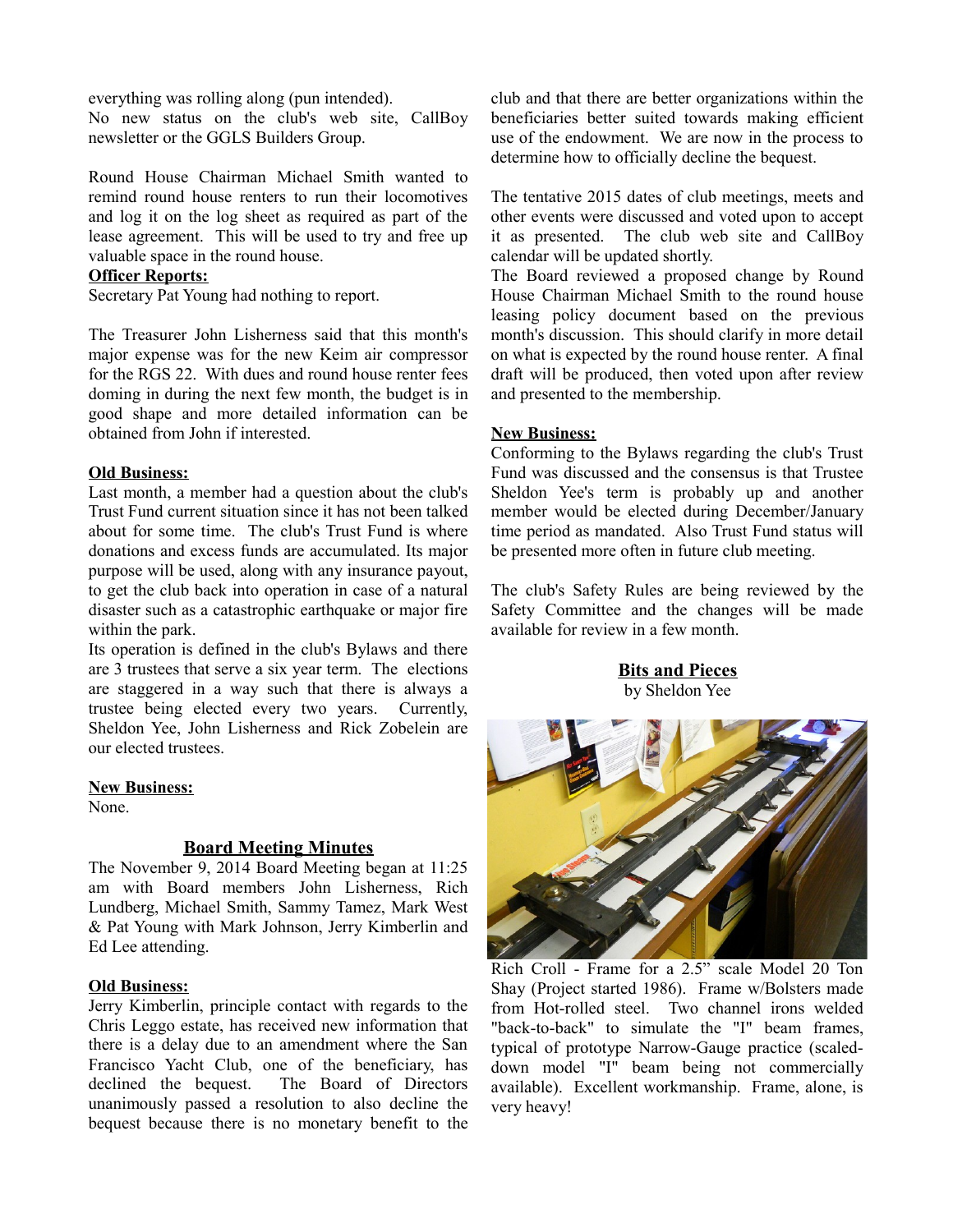

Michael Smith - Tender Truck for Railroad Supply CP 173 American.



Mark West - The late Chris Leggo's purpose-built model locomotive, intended for competition in Britain (IMLEC) . Mark is offering this engine for sale.



Matt & Michelle Thomas - Home built Narrow-Gauge Caboose .



Charlie Reiter - This is the "finished" ex-Bob Morris Compound Engine, which Bob presented (in pieces) at the last (Oct.) meeting. Charlie acquired this project and in one short month, as Charlie is known to do, refurbished this model to "like-new" condition. One month... that's all Charlie needed; Charlie is known to sleep with his tools ! His teddy bear probably has a shop apron, no doubt !



Rich Lundberg - Internet Aids. Something to think about... Some very generous people place videos and instructions on how to's of machining operations. If you have a problem with a machining procedure during construction of your particular project, you might consider searching the internet. It worked for Rich. The Internet is SOOOO...vast, that I think anything can be discovered if you just put in a little time to search for it.

\*A Note to all Members: Thanks for all the great submissions and keep 'em coming ! SRYEE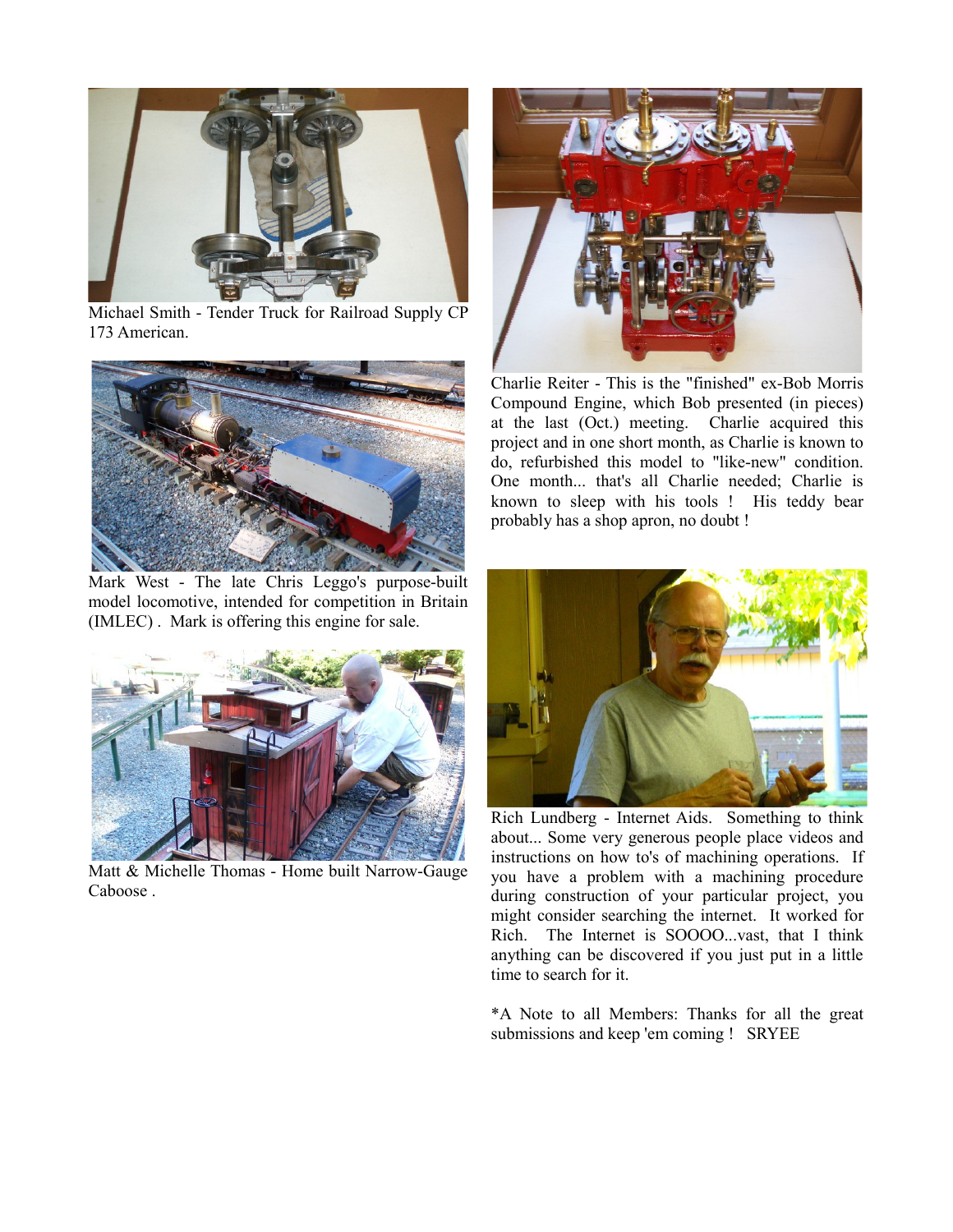

# **Membership and Roundhouse Renewal Notice**

It is time to renew your Golden Gate Live Steamers membership and Roundhouse dues for 2015.

| Regular Member (lives within 100 miles of club facilities):     | \$50  |
|-----------------------------------------------------------------|-------|
| Associate Member (lives beyond 100 miles from club facilities): | \$30  |
| Family Membership:                                              | \$60  |
|                                                                 |       |
| Roundhouse dues:                                                | \$200 |

Please make the checks out to "**GGLS**" and send them to member Suzanne Waterman, has graciously agreed to help out with the membership & roundhouse accounting, to the following address:

> Suzanne Waterman Box 151358 San Rafael, California 94915

If you want a membership card, please include a Stamped, Self-Addressed Envelope. If payment is not received by March 31, 2015, your name will be deleted from the club roster and require a \$25 initiation fee to be reinstated.

The Golden Gate Live Steamers is a 501 (c) 3 non-profit corporation.